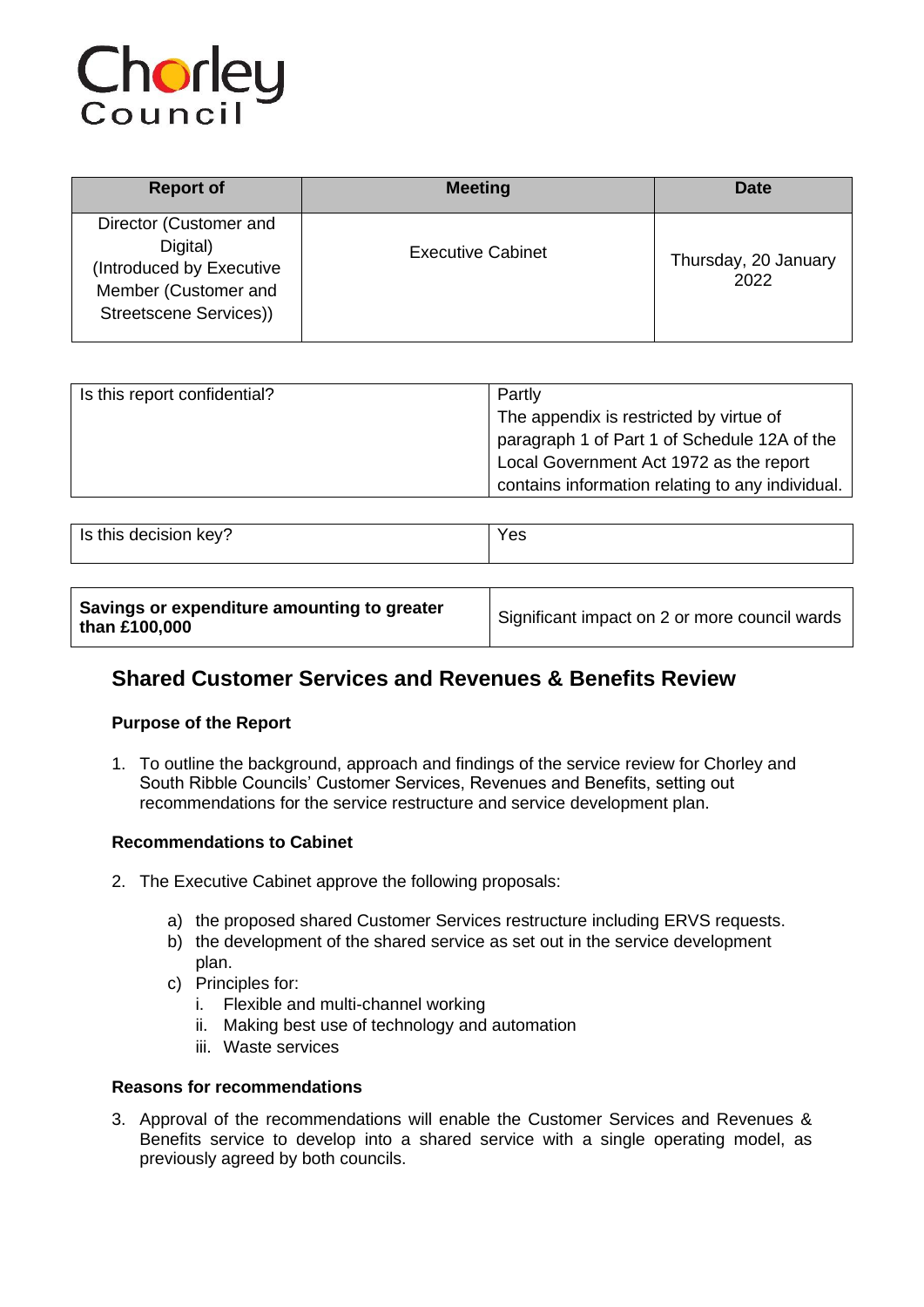# **Other options considered and rejected**

4. Alternative options for the Customer Services & Revenues and Benefits structure have been considered in the production of the report and the final proposal is considered to be the most effective approach to achieving a single operating model as previously agreed by the councils.

# **Executive summary**

- 5. This report sets out the background, approach and findings for the Customer Services and Revenues & Benefits service review as part of phase 2 of shared services between Chorley Council and South Ribble Borough Council. The full service review report is available in appendix A.
- 6. This report also includes feedback and changes made through presenting the proposals to Shared Services Joint Committee and formal consultation. This has included increasing the number of posts from 84 to 90 to allow for extra capacity for the service.

# **Corporate priorities**

*7.* The report relates to the following corporate priorities:

| Involving residents in improving their local<br>area and equality of access for all | A strong local economy                                                                      |  |
|-------------------------------------------------------------------------------------|---------------------------------------------------------------------------------------------|--|
| Clean, safe and healthy communities                                                 | An ambitious council that does more<br>to meet the needs of residents and<br>the local area |  |

# **Background to the report**

- 8. Chorley Council and South Ribble Borough Council have a shared senior management team and currently share services within Finance, Communications and Visitor Economy, Transformation and Partnerships, Governance and ICT.
- 9. The councils have already secured some significant benefits from the expansion of their shared services partnership. This includes the ability to share resources quickly, even in services that are not directly shared, for example with HGV drivers ensuring that waste collections have continued without disruption. Sharing services has also already secured significant budget savings for the two councils, supporting the delivery of their mediumterm financial strategies.
- 10. As part of proposals for phase 2 of shared services, the councils agreed to extend their shared services arrangements to the Customer Services and Revenues and Benefits functions.
- 11. A review for the Customer Services and Revenues and Benefits service (which is a confidential appendix to this report) was presented to the Shared Services Joint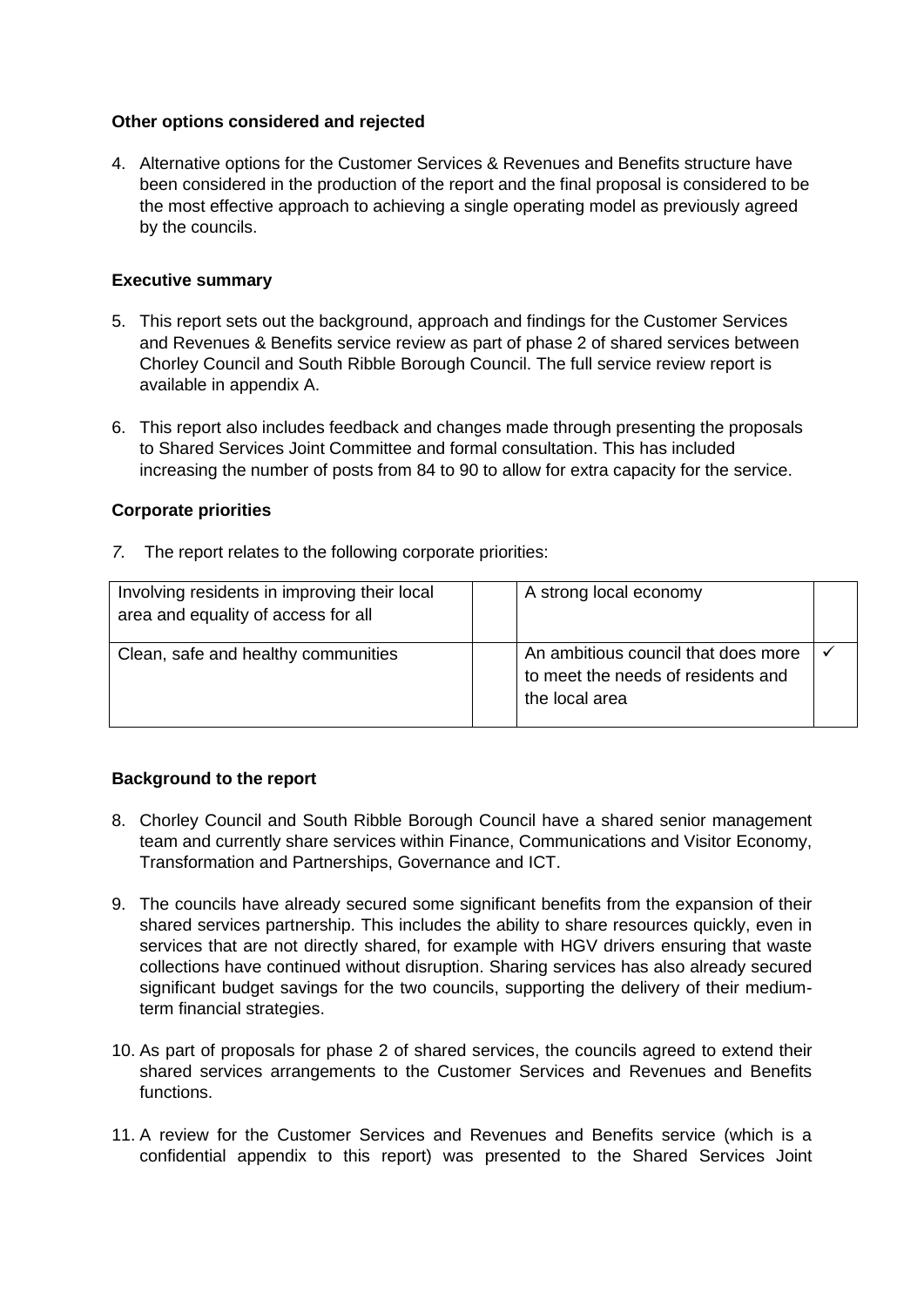Committee in November 2021 and the Committee endorsed the proposals for consultation with all staff.

12. Formal consultation was carried out for four weeks and ended on the 23 December 2021. The feedback received during the consultation has been considered and presented within this report.

# **Approach**

- 13. The councils have agreed broad aims and principles in relation to shared services, which have been considered in the development of the Customer Services review:
	- Working towards single operating models in all functions. Only exceptions would be where it does not meet organisational needs and priorities.
	- We will identify the need for systems and process development and changes before achieving a single operating model across whole functions – this may mean a phased implementation.
	- Aim to secure savings for both organisations, referencing the core principle agreed by SSJC that opportunities will be prioritised on the likely return in terms of savings but also on the needs of both councils.
	- Build in resilience in service delivery and in achieving corporate priorities
	- Provide development opportunities for staff
	- Undertake succession planning
	- Include staff in development of new shared services
- 14. In relation to the principles outlined above and the Shared Change Policy for both councils, the approach for the review has followed a process of staff engagement alongside gathering of evidence and reviewing current models, challenges and opportunities.

| Desk based                      | October 2020 - January 2021                                                                                             |
|---------------------------------|-------------------------------------------------------------------------------------------------------------------------|
| review                          | Initial data gathering and consideration of evidence                                                                    |
| Team and                        | <b>January 2021 - April 2021</b>                                                                                        |
| service level                   | Explore service priorities, challenges and opportunities                                                                |
| engagement                      | through workshops with officers and written feedback.                                                                   |
| <b>Service review</b><br>report | <b>May - June 2021</b><br>Consider staff feedback and input, leading to the production of<br>the service review report. |
| <b>Consultation</b>             | June - August 2021                                                                                                      |
| and final sign off              | Staff consulted on management report and final sign off.                                                                |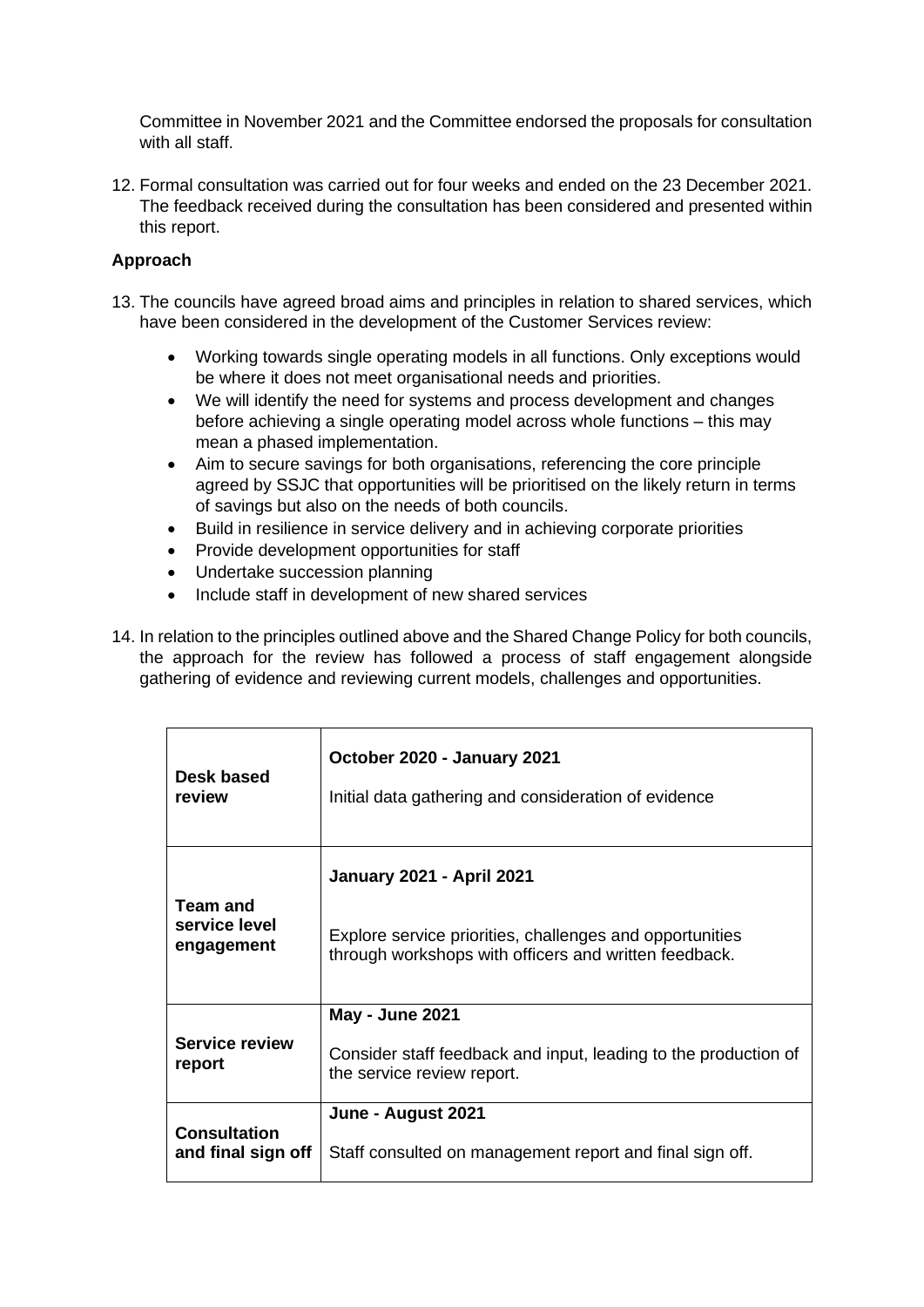|                         | <b>August - October 2021</b>                                                                                                                                                                                                                 |
|-------------------------|----------------------------------------------------------------------------------------------------------------------------------------------------------------------------------------------------------------------------------------------|
| Stage 2                 | New management team consider service review and consult<br>with staff on individual roles through activity directory exercise.                                                                                                               |
|                         | <b>November-December 2021</b>                                                                                                                                                                                                                |
| Stage 2<br>consultation | Following endorsement from Shared Services Joint<br>Committee, formal consultation is carried out with staff and the<br>Union. This has included the opportunity for 1:1 meetings with<br>managers to discuss individual roles and concerns. |

- 15. Engagement activity has included Director briefings, written summary to outline key principles and objectives, manager, team leader and staff workshop sessions for teams from each council, and the opportunity to provide written staff feedback throughout the informal consultation period. Staff have also taken part in an activity directory exercise to identify the tasks and activities that they currently carry out as part of their role, and the percentages of time required for each part of their job.
- 16. The critical insights and understanding gained through this period have been used to inform the findings of the service review process and shape the final proposals including the service development plan.
- 17. These proposals have been consulted on with staff through formal consultation, with service briefings and question and answer sessions in place to allow any issues or questions to be addressed throughout the consultation process.
- 18. The service review process has culminated in a report outlining key recommendations which can be found in appendix A.

# **Summary of review**

- 19. The review makes proposals based around the principles agreed during the early stages of Phase Two, and at the council meetings last year. This section sets out a summary of the review, its findings and proposals.
- 20. The review identifies a **shared vision** that seeks to maximise customer satisfaction, with the service making best use of technology and a staffing model that can match capacity to changing demand.
- 21. The review draws on a number of principles, findings and recommendations which are then used to inform a new proposed structure and development. They include:
	- **Flexible and multi-channel working:** the staffing model will have flexibility so that the resources can match demand. Staff will work within specialisms, but will also be deal with customer enquiries received online, over the phone or face to face. This will improve the service provided to customers, with more queries answered at the first point of contact
	- **Working patterns**: while protecting existing arrangements for individual staff, over time there will be greater standardisation in working arrangements which will minimise handovers
	- **Making best use of technology:** the service will make use of existing technology to improve services. This is particularly relevant in processing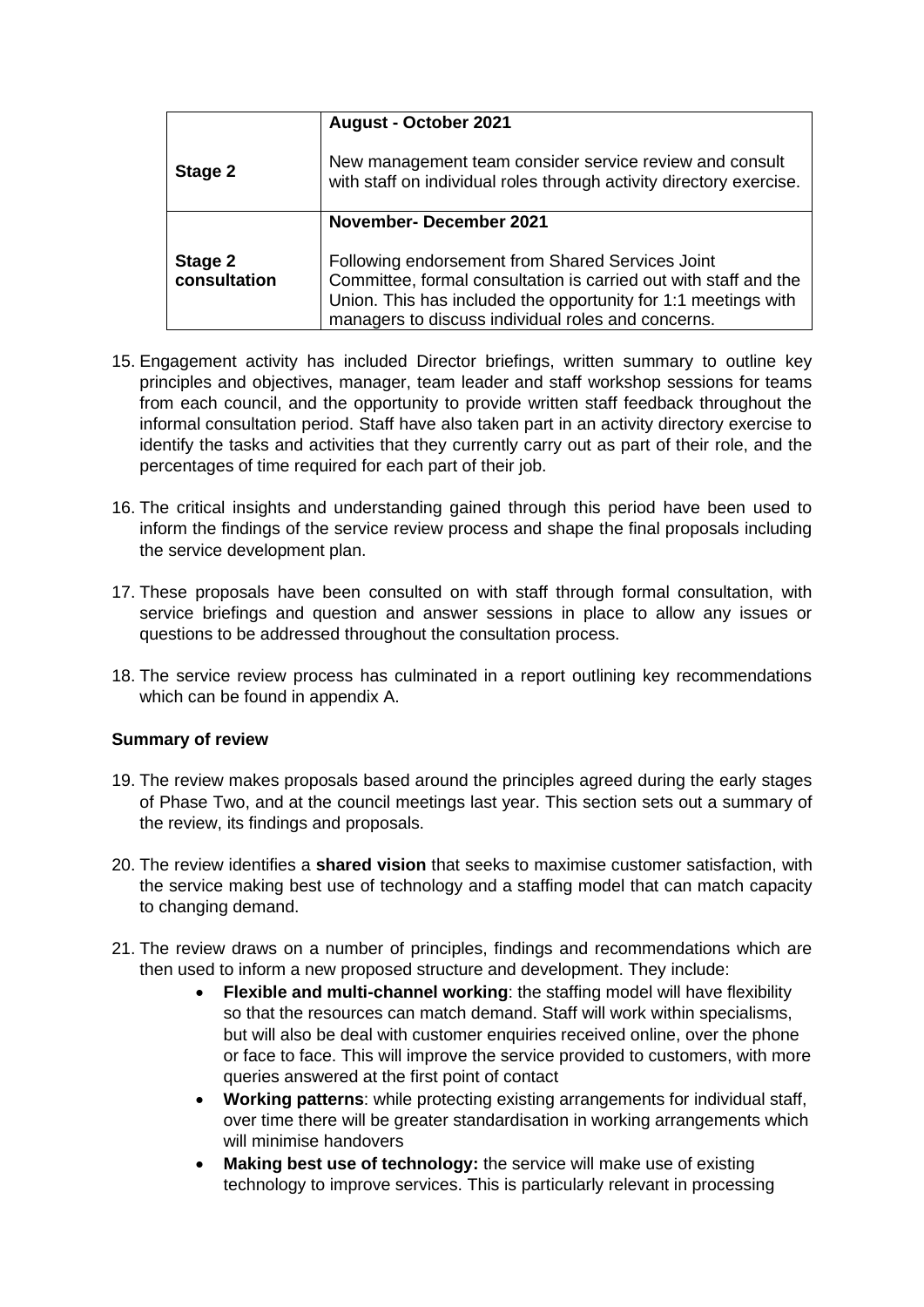benefits applications, where automation will ensure that decisions are reached quickly and residents supported. It will also free-up capacity to support performance improvements in supporting customers who need additional help and in responding to other contact and service requests.

- **Waste services:** the management of the councils' waste teams will be shared. This will lead to greater shared knowledge in the management of the waste contracts, which are with the same contractor. It will also provide greater capacity to South Ribble as the current contract comes to an end next June.
- 22. The **proposed structure** is based around the management structure agreed in the first stage of the review of customer services. There will be three teams reporting to the Shared Service Lead (Customer Services):
	- Customer Services: focussed on direct customer contact through any channel and support functions across the wider service. Capacity to respond to customer contacts will be supplemented with resources when the demand needs it
	- Revenues: all aspects of processing and customer contact related to NNDR, Sundry Debtors, Council Tax billing and Council Tax recovery.
	- Benefits: all aspects of processing and customer contact related to Council Tax support and Housing Benefit.
- 23. A small systems team will be created within ICT to manage the applications and systems used within customer services. This is in line with the principles agreed within the ICT review, that key line of business applications should be managed within ICT.

# **Changes following Shared Services Joint Committee**

- 24. The review of Customer Services and Revenues and Benefits was presented to the Shared Services Joint Committee in November 2021. In reaching their final decision, the committee asked for additional information and proposals to be developed on the following areas:
	- Information and context on current performance, particularly around call handling, service requests and processing
	- Development of principles and criteria to monitor the performance of the shared services in customer service, revenues and benefits in 12 months' time
	- Ensuring that the staffing model provides enough capacity to maintain and improve performance, particularly over the initial period of change.

# 25. **Based on feedback from the Committee, the total number of posts in the structure was also increased from 84 to 90 to deliver additional capacity for the service.**

26. The sections below set out additional detail and responses to respond to each of those areas as information for Executive Cabinet.

# Current performance and context

- 27. A greater understanding of the benefits this new model will bring can be gained from an insight into the way the services operate now.
- 28. Currently different working models are in place. There are nuances in service provision which have an impact on performance, the customer experience and turnaround times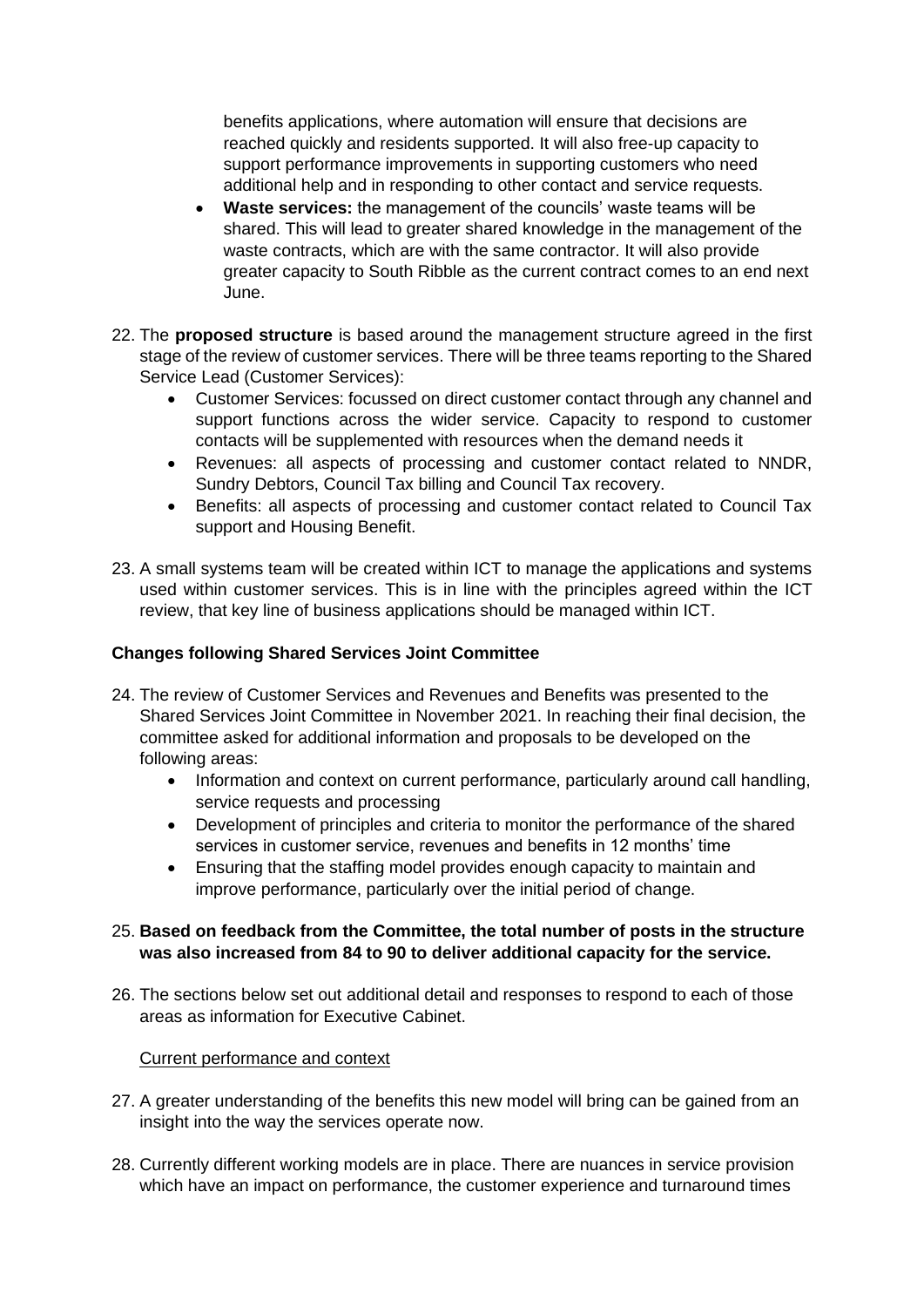for processing of information. There are different pinch points and areas of pressure within the services. Levels of resourcing have an impact on the performance as well as the technology in place.

- 29. Whilst in the main the same services are dealt with, there are some differences in the way the transactions are handled at the first point of contact. Both South Ribble and Chorley deal with information requests and enquiries on the frontline across all contact channels. At Chorley, a greater degree of processing takes place as part of a single interaction with the customer. For example, a change of address for council tax would be actioned end to end. At South Ribble, this information would be gathered on the frontline and there would be a handover to back-office specialists for processing.
- 30. The new working model will place greater emphasis on customer experience, resolution at first point of contact by a specialist, processing of information on the frontline at the point it is received, improving turnaround and response times. This will further remove the need for repeat contacts, providing a better service and increased satisfaction.

# *Telephony performance*

- 31. Until July 2021, the contact centres used different telephony software. This, together with the fact that the operating models differ, means that the in terms of current call reporting a meaningful like-for-like comparison is difficult.
- 32. There are also differences in the way the telephony is configured and calls are routed. The table below shows full year performance 2020-21 and the latest performance for 2021-22, April 2021-October 2021.

| <b>CALL</b><br><b>SUMMARY</b> | <b>South Ribble</b> |                 | <b>Chorley</b> |                 |  |
|-------------------------------|---------------------|-----------------|----------------|-----------------|--|
|                               | 2020-21             | 2021-22 Apr-Oct | 2020-2021      | 2021-22 Apr-Oct |  |
| Call received                 | 111,896             | 59.494          | 139,525        | 86,156          |  |
| Calls answered                | 103,222             | 53,786          | 124,541        | 67,152          |  |
| Abandoned rate                | 8.0%                | 10.6%           | 11.0%          | 22.1%           |  |

*Housing benefit processing performance*

33. The key technology is already in place at Chorley which has enabled an improvement in housing benefit processing times over the last few years.

| Housing Benefit performance as at 31 October 2021      | <b>South Ribble</b> | <b>Chorley</b> |
|--------------------------------------------------------|---------------------|----------------|
| Case load                                              | 6.363               | 7,222          |
| Processing of housing benefit claims                   | 21.49 days          | $7.94$ days    |
| Processing of housing benefit changes in circumstances | 22.75 days          | $3.28$ days    |

*Reviewing capacity within the proposals*

34. The last eighteen months have presented challenges in terms of a significant increase in workload across customer services and revenues and benefits relating to the pandemic. Business grant applications, Test and Trace Support Payment applications and additional council tax support awards are just some of the one-off activities which have been undertaken. Whilst the challenges have been different, relating to technology at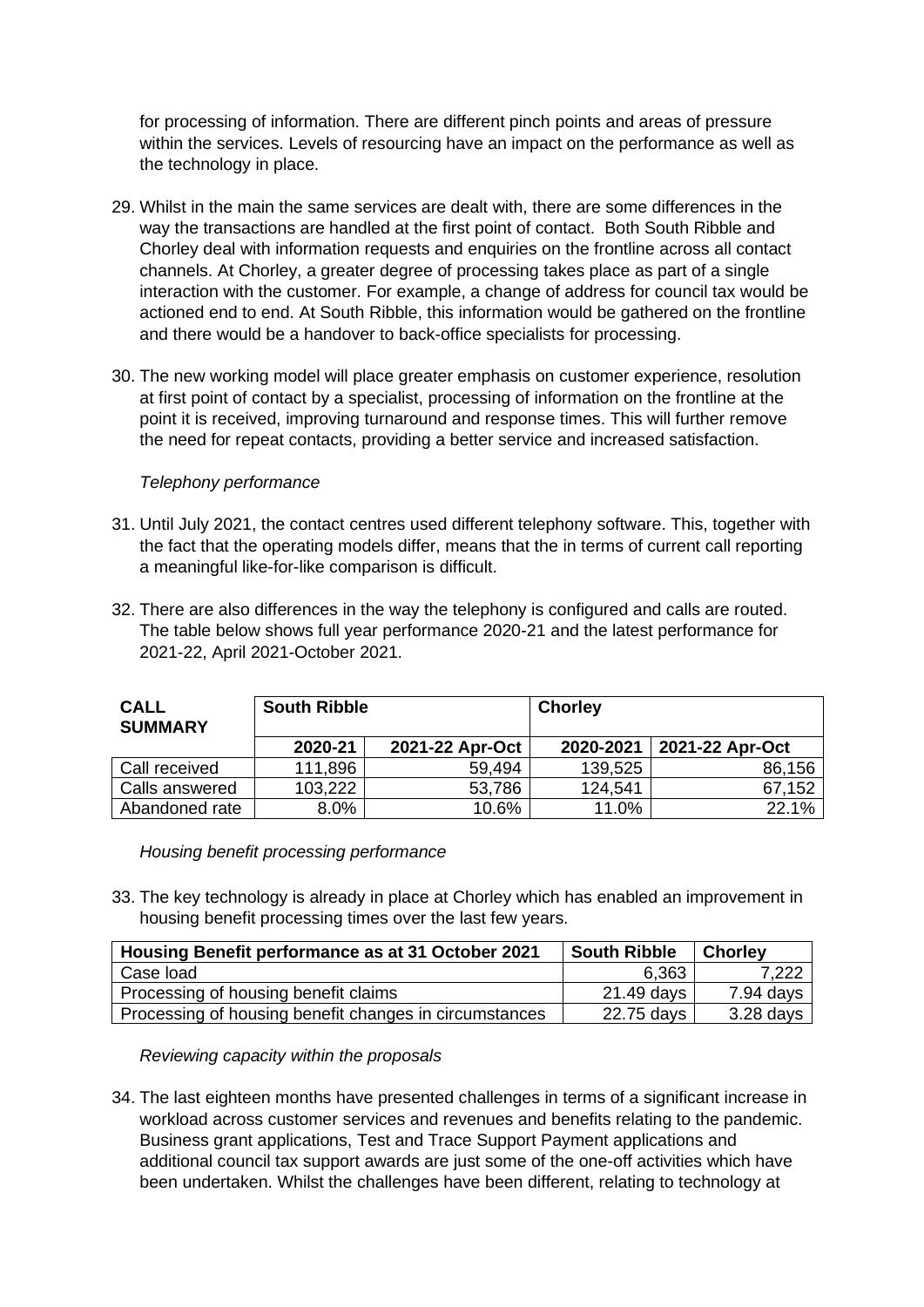South Ribble and staffing levels at Chorley, this additional work has been contained within current resourcing levels. As workload returns to pre-pandemic levels, these pressures should reduce.

35. The substantive proposals protect the current staffing levels and remove existing vacancies. This is possible because the new staffing model enables greater flexibility to match the resourcing to customer demand. As an example of this, set out below are the number of officers currently available (after vacancies, secondments, maternity leave etc.) to deal with direct customer enquiries for each council and how many will be available under the proposed staffing model.

| <b>Existing face to face and contact centre FTE</b>                           | <b>South</b><br><b>Ribble</b> | <b>Chorley</b> |  |  |
|-------------------------------------------------------------------------------|-------------------------------|----------------|--|--|
| FTE available to deal with direct customer enquiries<br>as at 31 October 2021 | 11.65                         | 8.9            |  |  |
| FTE assuming full staffing                                                    | 14.65                         | 15.6           |  |  |
| <b>Difference</b>                                                             | $-3.00$                       | $-6.7$         |  |  |
| Under the proposals FTE across the service                                    |                               |                |  |  |
| <b>Business Rates and Sundry Debtors</b>                                      | 3                             | 3              |  |  |
| <b>Council Tax</b>                                                            | 8.71                          | 8.71           |  |  |
| <b>Customer Services</b>                                                      | 8.76                          | 8.76           |  |  |
| <b>Housing Benefits</b>                                                       | 6.75                          | 6.75           |  |  |
| FTE available to deal with direct customer enquiries                          | 27.22                         | 27.22          |  |  |
|                                                                               |                               |                |  |  |
| Available FTE across the service                                              | 31.02                         | 31.02          |  |  |

#### **Resourcing**

- 36. Under the proposals, there will be a greater capacity to support customer enquiries directly because the staffing model and technology will allow the team to respond to demand and support customer contact. This resource has been modelled as an equal split of FTE between the councils but may fluctuate to reflect demand at each council.
- 37. While the capacity available to the service will be the same as the current capacity, the development plan that is set out in the review report will mean that there will be continued change. The next sections consider how the proposed arrangements should be reviewed, and additional capacity that may be needed in that period.

# Reviewing the arrangements

38. One of the key roles of the Shared Services Joint Committee is monitoring the effectiveness of the shared services partnership. In endorsing changes to a large and frontline service, the committee asked for assurance about how the new shared service arrangement would be monitored to ensure it maintains or improves performance for residents.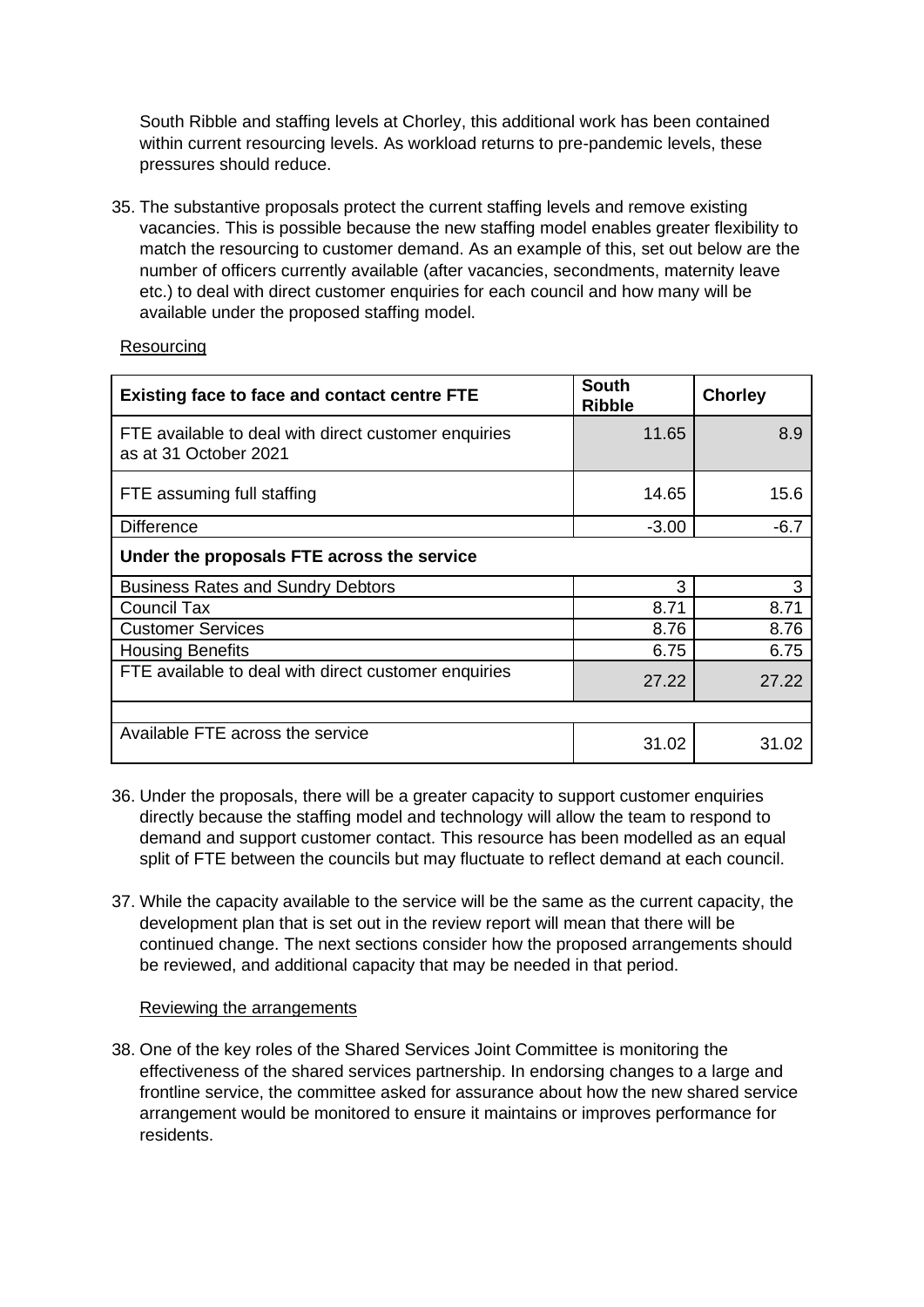- 39. The performance of the service will be monitored through the sovereign councils' performance management approach. These are broadly similar, and will include:
	- Monthly monitoring of key performance indicators and the delivery of business plan actions by the directorate management team and Executive Members
	- Reporting the relevant panels of the Overview and Scrutiny Committees of business plan and directorate performance
	- Inclusion of key indicators in quarterly performance reports presented to Cabinets.
	- The implementation of the development plan and other key information (such as staff satisfaction) will be reported in the six-monthly reporting to the shared services committee.
- 40. In addition to these existing monitoring arrangements, it is proposed that there will be a review point in 12 months' time to ensure that the new service is operating effectively. The criteria and scope of the review will be:
	- Customer satisfaction
	- Call waiting time and abandoned call rates
	- Processing times for processing of benefits
	- Use of online channels for service requests
	- Staff satisfaction
- 41. The majority of these areas for review have existing measures and targets contained within the business plans for the service. The aim within the review will be to assess whether those targets have been achieved within the shared arrangements and whether there are any issues. Where there is not currently a target and there is a difference in performance between the two councils, the aim will be to improve to the better performance council's current baseline. The existing measures within the service business plans are outlined below:

| <b>Measure</b>                                                                             | <b>Chorley target</b>                         | <b>South Ribble</b><br>target |
|--------------------------------------------------------------------------------------------|-----------------------------------------------|-------------------------------|
| Percentage of Council Tax<br>collected                                                     | 96.98%                                        | 97.50%                        |
| Percentage of Business Rates<br>(NNDR) collected                                           | 94.93%                                        | 98%                           |
| Average days to process a<br>new housing benefit claim                                     | 11.65                                         | 17                            |
| Average time taken to process<br>new housing benefit claims<br>and change in circumstances | 3.37                                          | n/a                           |
| Average days to process<br>change in circumstances                                         | 2.55                                          | 6                             |
| % calls abandoned before<br>being answered                                                 | Not currently<br>included on<br>business plan | 5%                            |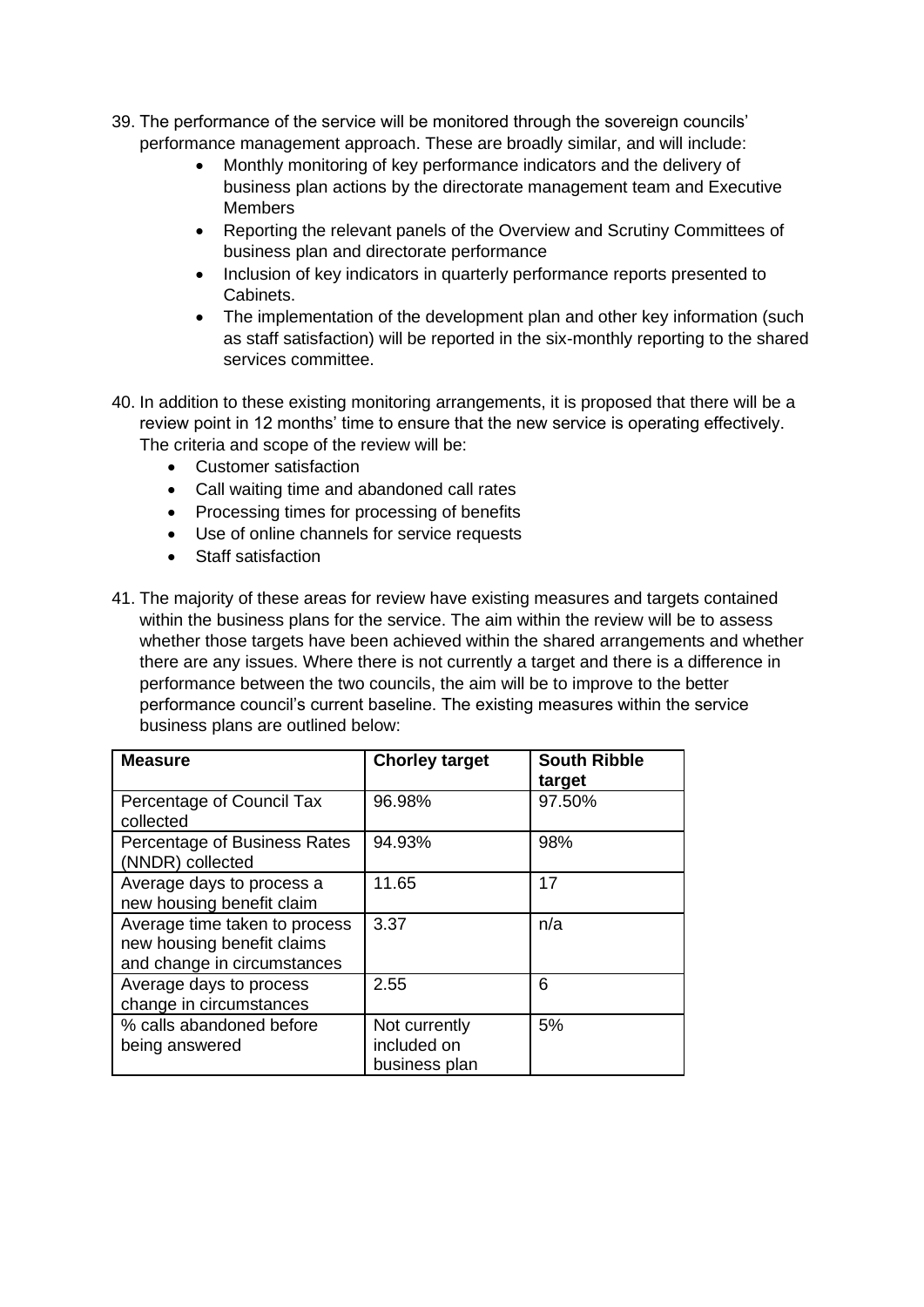## Providing enough capacity

- 42. To help support the transitional capacity of the service during the transformation to the shared single operating model, and to ensure that the councils can have confidence that service performance will be maintained or improved during the period, several fixed-term apprenticeship posts will be created to provide additional resilience for the service and maintain high standards of service delivery.
- 43. The apprenticeship posts will also help to enable future succession planning for the service, a need which has been identified based on the current age profile of people within the service and Early Retirement Voluntary Severance requests that have been considered as part of the review.
- 44. The review proposed creating six apprenticeship posts within the service to support ongoing development and succession planning. It is proposed to create a further six apprenticeships, which will ensure an enhanced capacity during the review period. The cost of these posts is set out below:

| Post                             | FTE | Grade                        | Salarv  | Total with oncosts                                     |
|----------------------------------|-----|------------------------------|---------|--------------------------------------------------------|
| Apprentice- fixed term 24 months | 6   | Living<br>Wage<br>Foundation | £17.907 | £137,256 (total cost<br>over 24 months is<br>£275.052) |

- 45. The costs of these posts for the 24 month period will be split, two posts to South Ribble and four to Chorley in line with performance and resilience requirements during the period of transition. Apprentice development and progression will support succession planning both within customer services and across the wider organisations given the scope for transferable skills that can be applied across a range of functions.
- 46. The effect of the additional apprenticeships will be to increase the number of people working within the service, excluding management posts and vacancies, from 84 currently to 90.

# **Consultation Feedback**

- 47. 88/90 responses have been received for the formal consultation from affected staff. The feedback from the consultation, alongside the responses provided, is available in appendix B.
- 48. The majority of feedback is around individual job roles and descriptions, alongside questions around the structure and ways of working in the shared service, which have been clarified where necessary.
- 49. Following formal consultation, the proposals in appendix A show an updated structure and costings for the service and restructure. Staffing costs have increased slightly from the proposals presented prior to consultation, to reflect an increase in FTE from 73.4 to 75.03. These changes were made during the consultation process in relation to flexible working arrangements and expressions of interest in ERVS, to ensure that all staff have a role within the new structure.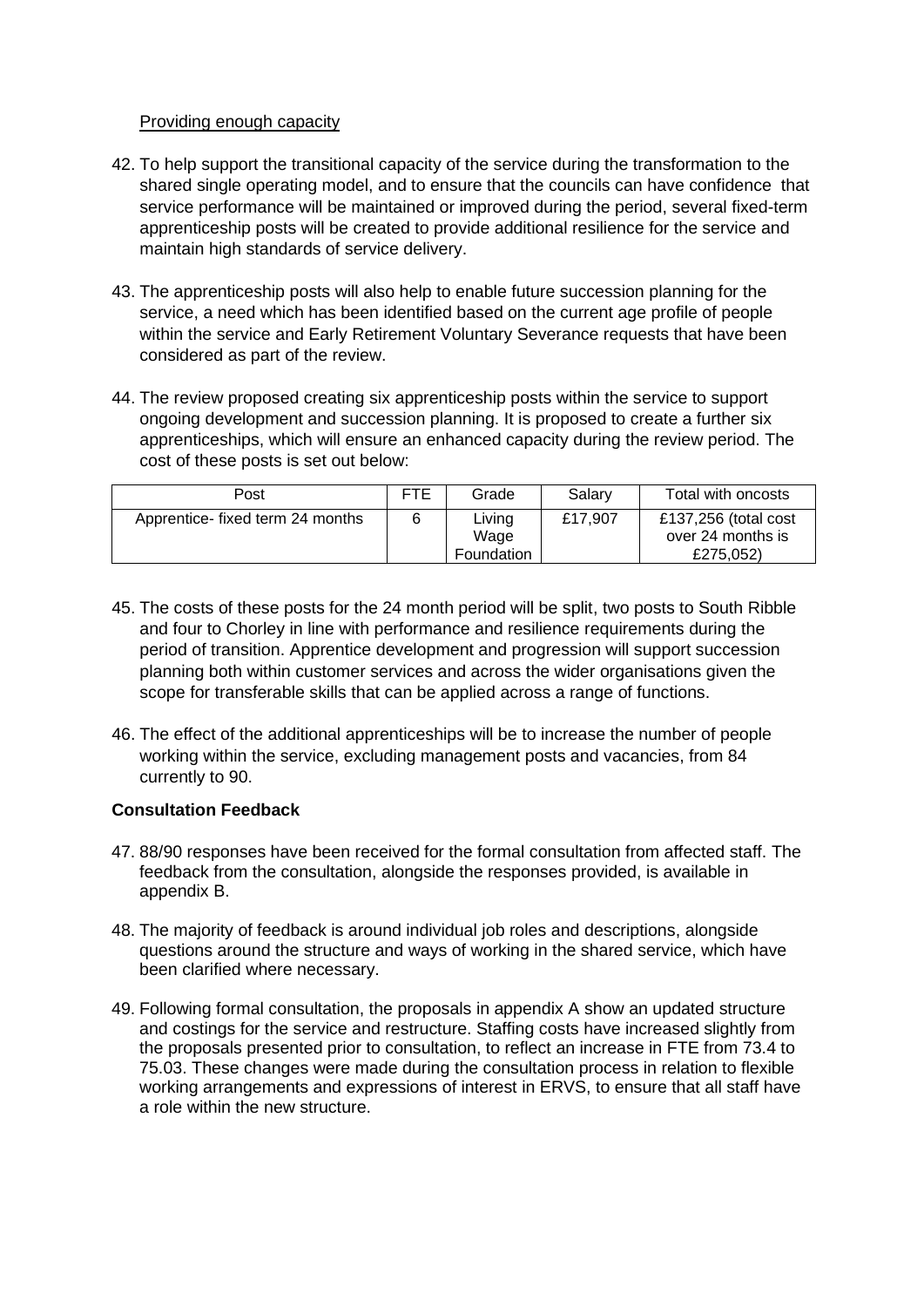#### **Next steps**

- 50. Following approval by the two councils through Cabinet/ Executive Cabinet, a selection process will take place for the new shared roles following the process outlined within the shared change policy.
- 51. Following appointment to the roles, costs for the permanent posts will be split between the councils on a 50:50 basis except for the additional apprentice posts as described. Staff would only move onto shared terms and conditions when appointed to a shared role within the structure.
- 52. The employer for each member of staff will stay the same as there is a broadly equal number of staff employed by each council within the Customer Services teams. If further staff are brought into shared services or take up a shared role, it will be ensured that parity is maintained in terms of the number of staff employed by each council.

#### **Budget**

53. As outlined in Appendix A, the current and proposed budgets for both Councils is as follows:

|          | <b>South Ribble</b><br><b>Council</b> | <b>Chorley Council</b> |
|----------|---------------------------------------|------------------------|
| Current  | 1,335,093                             | 1,431,225              |
| Proposed | 1,250,139                             | 1,250,139              |
| Saving   | 84,954                                | 181,086                |

- 54. The annual contribution from reserves towards the apprentices will be £45k (South Ribble) and £91k (Chorley Council).
- 55. In addition to the customer services staffing budget, the following budgets are proposed for the introduction of a Shared Waste Manager post.

|                     | <b>Current</b> | <b>Proposed</b> | <b>Saving</b> |
|---------------------|----------------|-----------------|---------------|
| <b>Chorley</b>      | £116,560       | £91,315         | £25,245       |
| <b>South Ribble</b> | £93,346        | £92,346         | £1,000        |

56. The proposed ERVS relating to these changes is £83,869. In line with the established principle, the ERVS costs associated with the expansion of shared services will be split 50:50 between the councils.

#### **Climate change and air quality**

57. The work noted in this report does not impact the climate change and sustainability targets of the Councils Green Agenda and all environmental considerations are in place.

#### **Equality and diversity**

58. The Equality Impact Assessment (EIA) is currently being finalised and will be included as an update to the report when it is available.